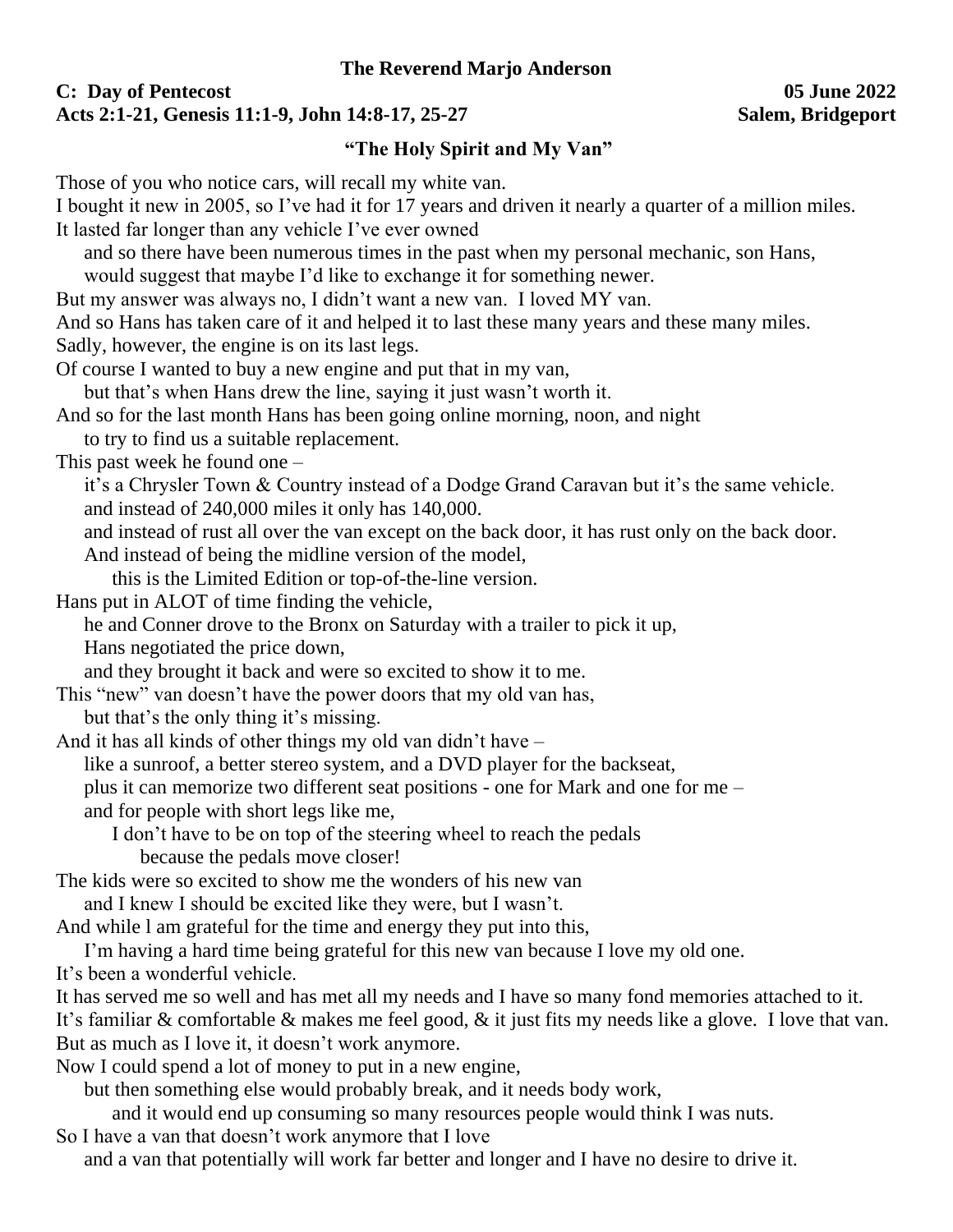Such is the unreasonable nature of human emotion!

As I was thinking about the readings for this Sunday

and the story of Pentecost and the sending of the Spirit,

I was struck by the similarity between my experience of the Spirit & my experience of my vans. Let me explain….

So what does it mean to have the Spirit?

Well, according to the Bible, it is when God breathes into the human form "ruach", the breath of life, God's own Spirit, that the form becomes a living soul.

To me, that's when our life as a human being created in the image of God begins –

when God breathes into us and we take our first breath.

In that sense every human being created in God's image

with God's breath of life breathed into them, has God's Spirit within them.

So if we receive the Spirit when we are born, then what happens when we are baptized?

Well when we are baptized we are adopted into the Christian family

and that family is charged with the responsibility

of helping us to come to know God through a Christian lens. But it doesn't end there.

According to our reading from John today,

the disciples received the Spirit when Jesus appeared to them

the evening of the very day he was raised from the dead.

Jesus gave them the Spirit right then and there

to provide them with exactly what they needed at that moment.

There they were,

filled with shame over their recent past actions of betrayal and denial and abandonment,

confusion over what Jesus' death meant for them in the present,

and fear over what might happen to them in the future.

To respond to all those varied feelings, Jesus breathes his Spirit into them;

Jesus breathes peace into their troubled spirits.

That gave them back their feelings of safety & familiarity & comfort, but that was all it did at that time. It was what they needed in that moment but it would not serve them long term,

it wouldn't provide them with fuel or power to move them,

and it certainly wouldn't take them to where God wanted them to go.

In that sense, the gift of the Spirit that they received on Easter

and the gift of the Spirit we receive at baptism is kind of like my old van.

It serves extremely well for a while, but it's not meant to serve forever.

While it provides a sense of security  $\&$  safety, of familiarity  $\&$  fondness, of comfort  $\&$  companionship, it hasn't the capacity to move anyone forward.

And moving forward is what the Spirit is all about.

The Spirit is wind and breath. And wind and breath by definition involve movement.

If nothing is moving then the Spirit is not at work!

So while that initial gift of the Spirit gave them peace, it wasn't enough to move them forward. In order for the disciples to carry out Jesus' Great Commission,

they needed a new outpouring of the Spirit which came 50 days later at Pentecost.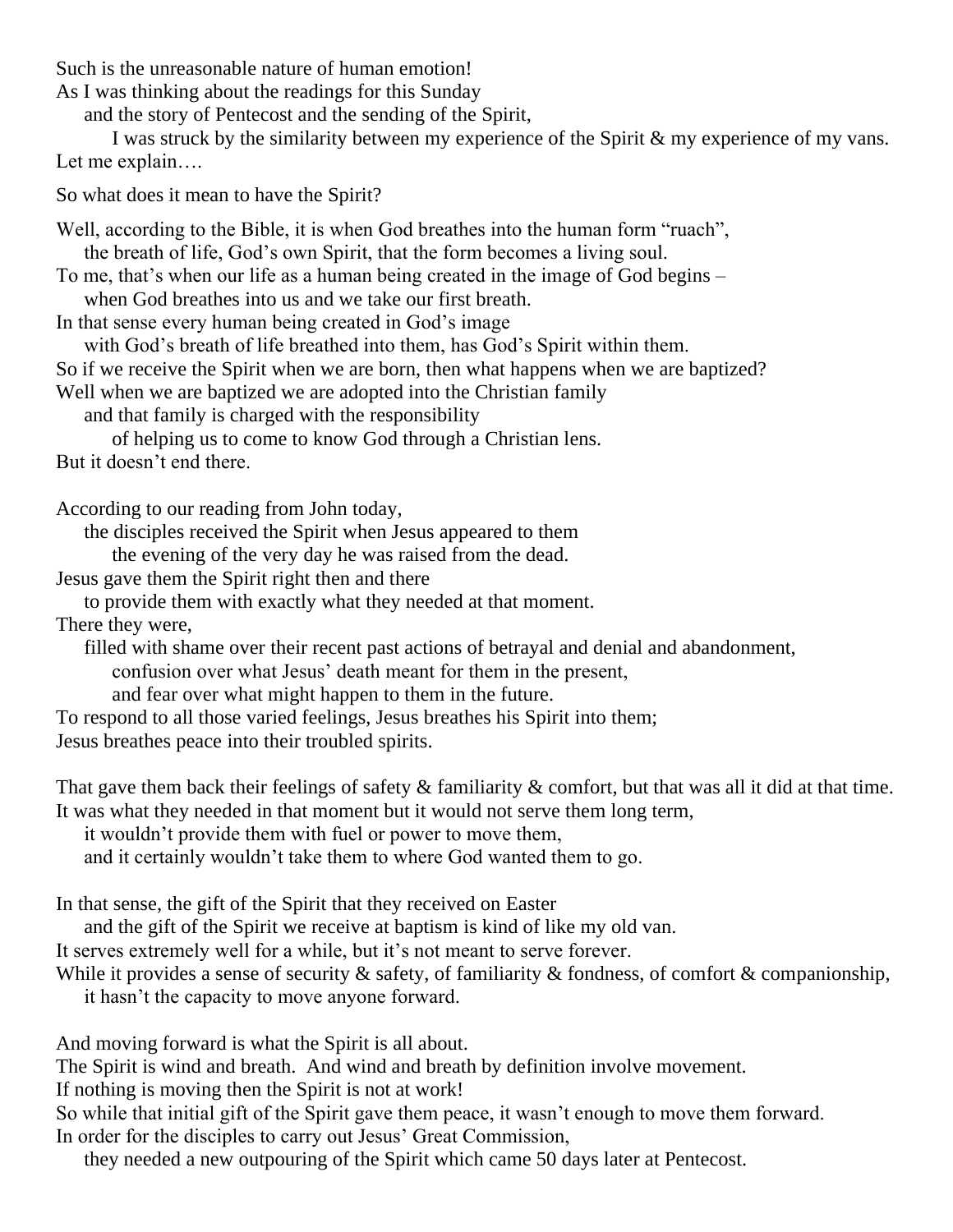For the first 40 days they had Jesus teaching them

and all they had to do was to listen and absorb what he was saying.

Right before he ascended he told them to do one thing:

Wait. Wait in the city. Wait to see what God will do for you and in you and through you. So they had the Great Commission:

to go into all the world & continue to tell people about the God Jesus had come to tell about.

Now I want you to note that Jesus' Great Commission

was not to worship and it was not to learn and it was not to serve;

it was to do one thing – to teach, to communicate, to share – with WORDS –

who God is and invite people into a deeper relationship with that God.

That means that unless we are willing to witness – with our words – to who God is,

we are not carrying out Jesus' command.

Now I know you don't want to hear that; I never wanted to hear it either.

Telling people about Jesus was not something I was taught to do.

It's not part of our tradition. It's not part of our Germanic Scandinavian culture.

We have a million and one excuses not to do it.

We can rationalize and justify not doing it from now until doomsday. But the fact remains: Jesus' Great Commission to the disciples then and to us now is to tell the world about Jesus.

So as I was thinking about this story,

I realized that Lutherans telling people about Jesus is like me getting into that new van. I would so much rather get into the old one, even though it's not going to take me anywhere. And yet, if I want to move forward, I need to at least get into that van, turn the key, and put it into gear.

It's only that initial action that is the stumbling block,

because driving that new van is really not that big of a deal. It's just a car.

And it drives like any car. And other people drive it and enjoy it just fine.

And the more I drive it, the more familiar I will get with it,

and the more I will learn how to use all of its features.

The stumbling block is simply getting into it in the first place.

Our old model of being CHURCH doesn't work anymore.

We can continue to sit in that van

and remember all of the good times and feel all of the comfort and familiarity and love, but it's not going to take us anywhere.

To go somewhere we need to get into a different model. But here's the thing. It's not that difficult. We don't have to come up with a mission or a purpose because Jesus has already given us that. And we don't have to figure out how to carry out Jesus's plan for us.

Because if you note, the disciples weren't having a discussion about mission or purpose,

they weren't bringing in a consultant and working on a strategic plan,

they weren't figuring out what they were supposed to do and how they might go about doing it. Peter wasn't sitting there thinking,

"I've never preached before but I'm supposed to be a preacher, so let's see….

I'll go to seminary, or take a preaching course, or read a book on preaching,

or maybe write some sermons or try them out on my friends here and get their feedback." The disciples weren't sitting there thinking,

"Hmmm…. If we are supposed to take this message to the world,

we're going to have to learn other languages. I wonder how we go about that?"